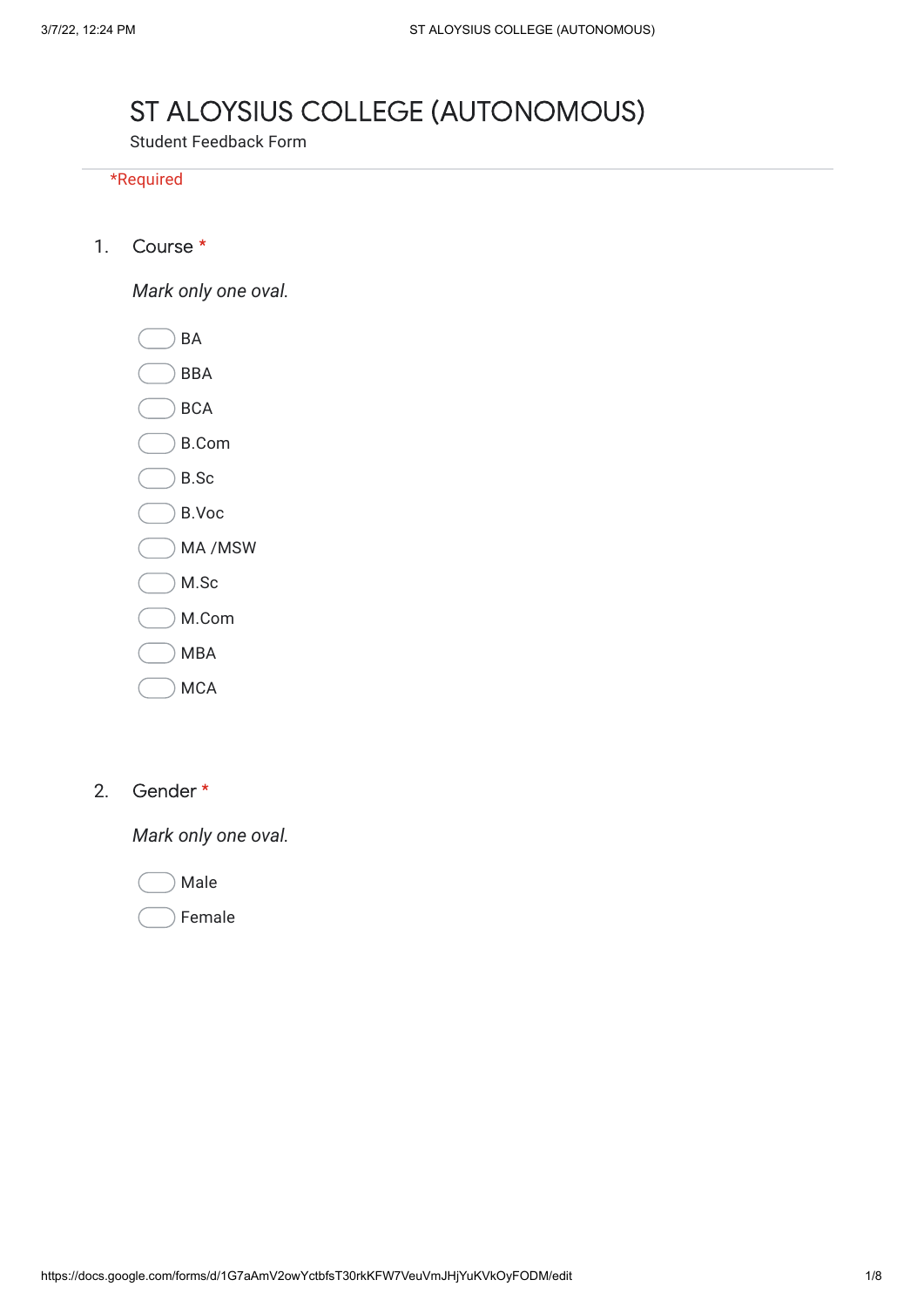3. The Syllabus was \*

*Mark only one oval.*

|  | ∕ Challenging |
|--|---------------|
|  |               |

- Adequate
- Inadequate
- Dull
- Irrelevant
- 4. What is your opinion about the library holdings for the course? \*

*Mark only one oval.*

- Excellent Adequate Inadequate
- Poor
- Very Poor
- 5. The internal evaluation system as it exists is \*

- Excellent
- Good
- Average
- Poor
- Very poor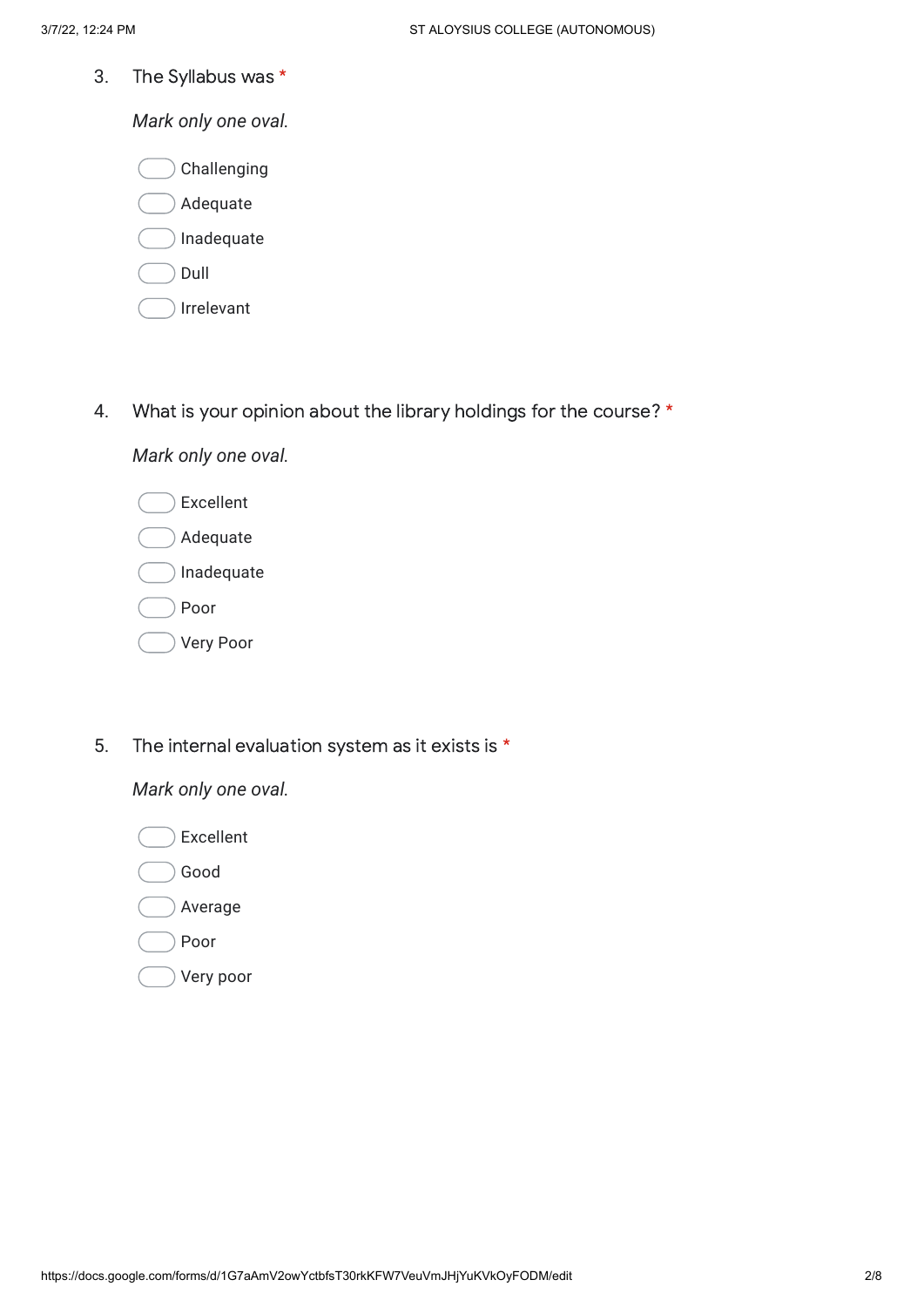6. How do you rate the examination system under Autonomous Structure? \*

*Mark only one oval.*

| Excellent |
|-----------|
| Good      |
| Average   |
| Poor      |
| Very poor |

7. When you meet students who have taken a similar programme at other Colleges/Universities do you feel that your programme is \*

*Mark only one oval.*

| Highly superior |
|-----------------|
| Superior        |
| Equal           |
| Inferior        |
| Poor            |

8. How do you rate the student-teacher relationship in the College as a whole? \*

- Very good
- Good
- Satisfactory
- Unsatisfactory
- Very poor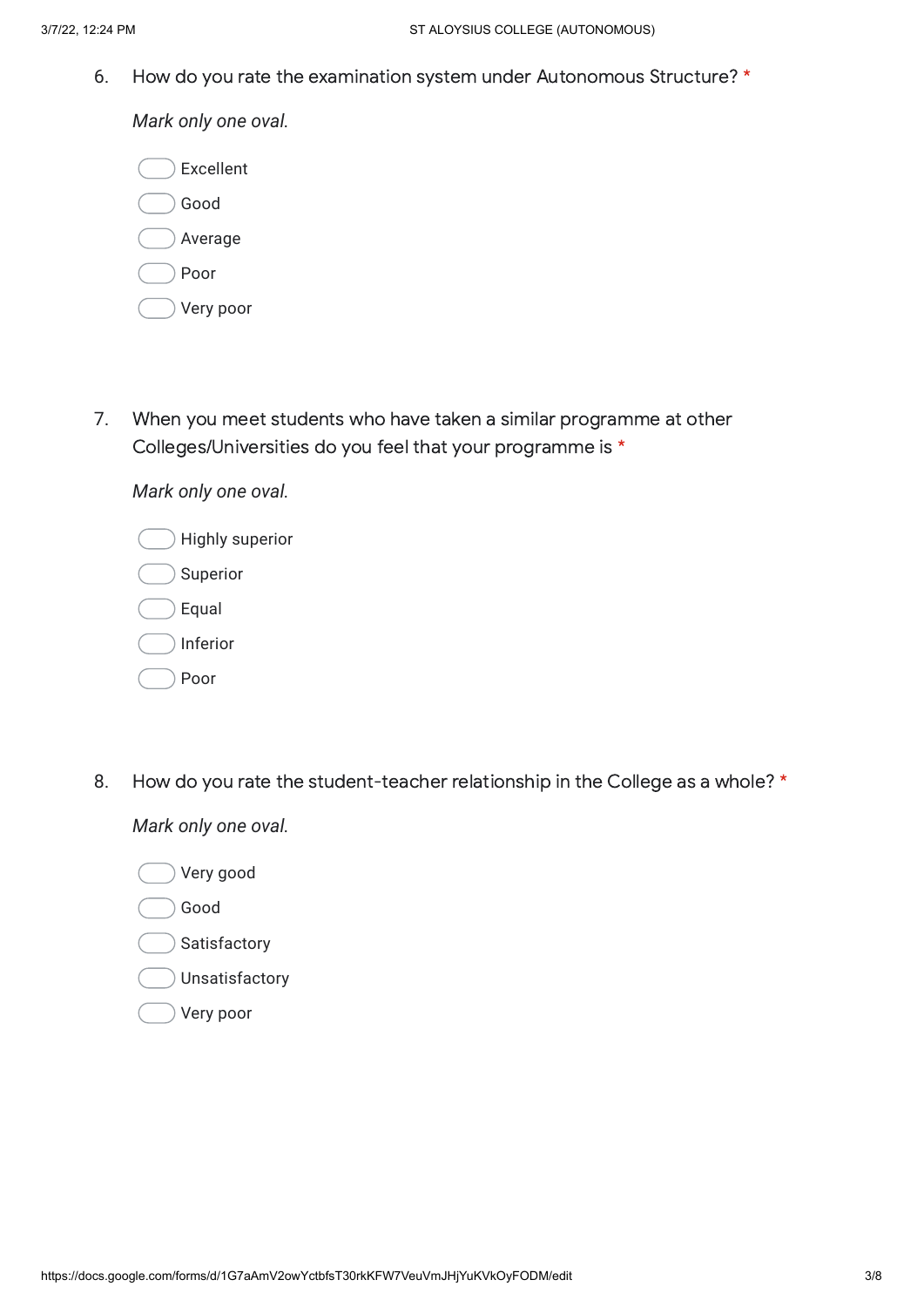9. How do you rate the availability of Teachers for student requirements in the College? \*

*Mark only one oval.*

- Good
- Satisfactory
- Unsatisfactory
- Very poor
- 10. How do you find Library Offices? \*

*Mark only one oval.*

| Very helpful |
|--------------|
| Helpful      |
| Indifferent  |
| Unhelpful    |
| Cumbersome   |

11. How do you find the College Administrative offices? \*

- Very helpful
- Helpful
- Indifferent
- Unhelpful
- Cumbersome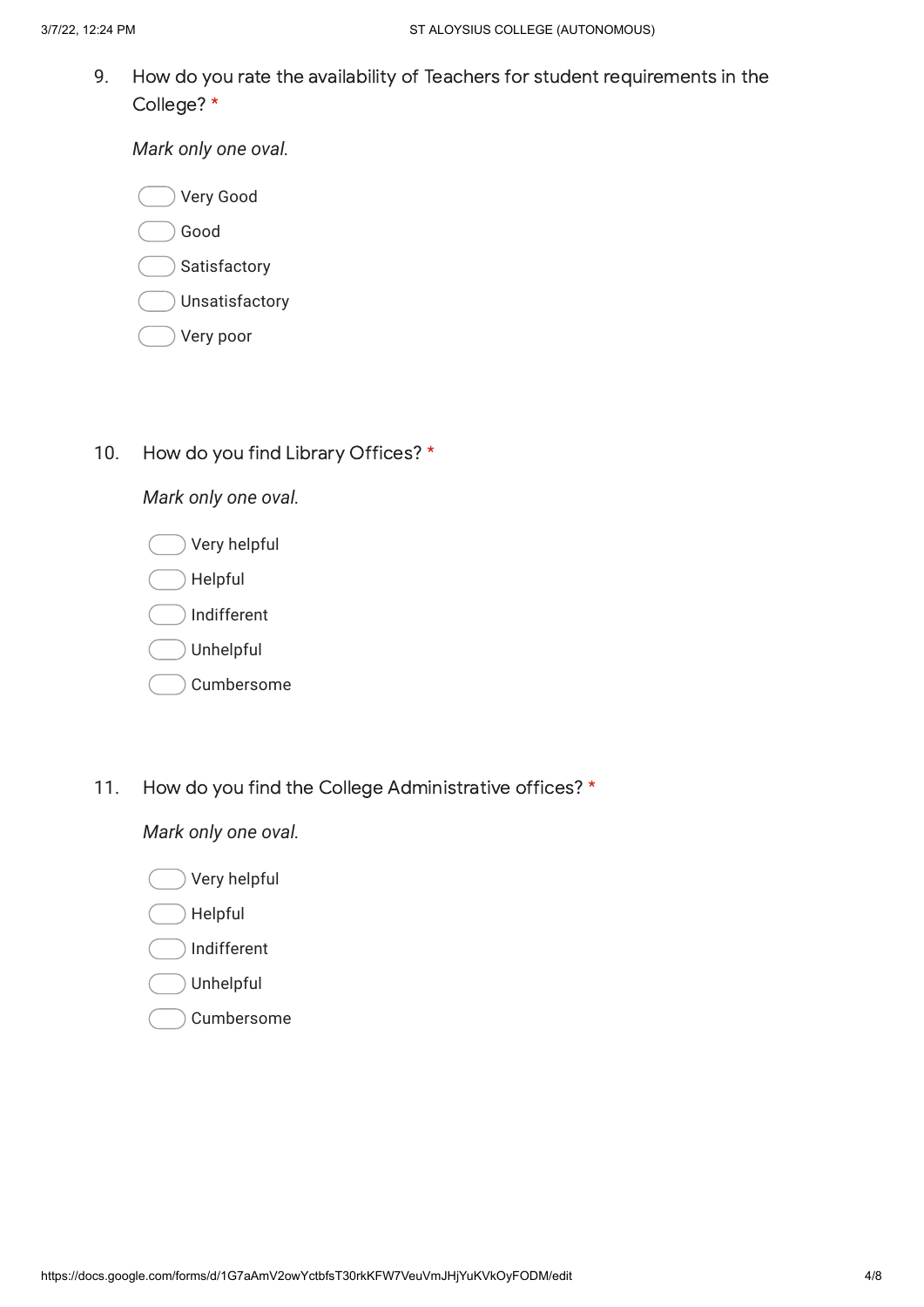12. How do you find office of the Registrar? \*

*Mark only one oval.*

- Very helpful
- Helpful
- Indifferent
- Unhelpful
- Cumbersome
- 13. How do you find Director's Office? \*

*Mark only one oval.*

- Very helpful
- Helpful
- Indifferent
- Unhelpful
- Cumbersome
- 14. Whether the Dean system in your Faculty benefitting the students ? \*

- Very helpful
- Helpful
- Indifferent
- Unhelpful
- Cumbersome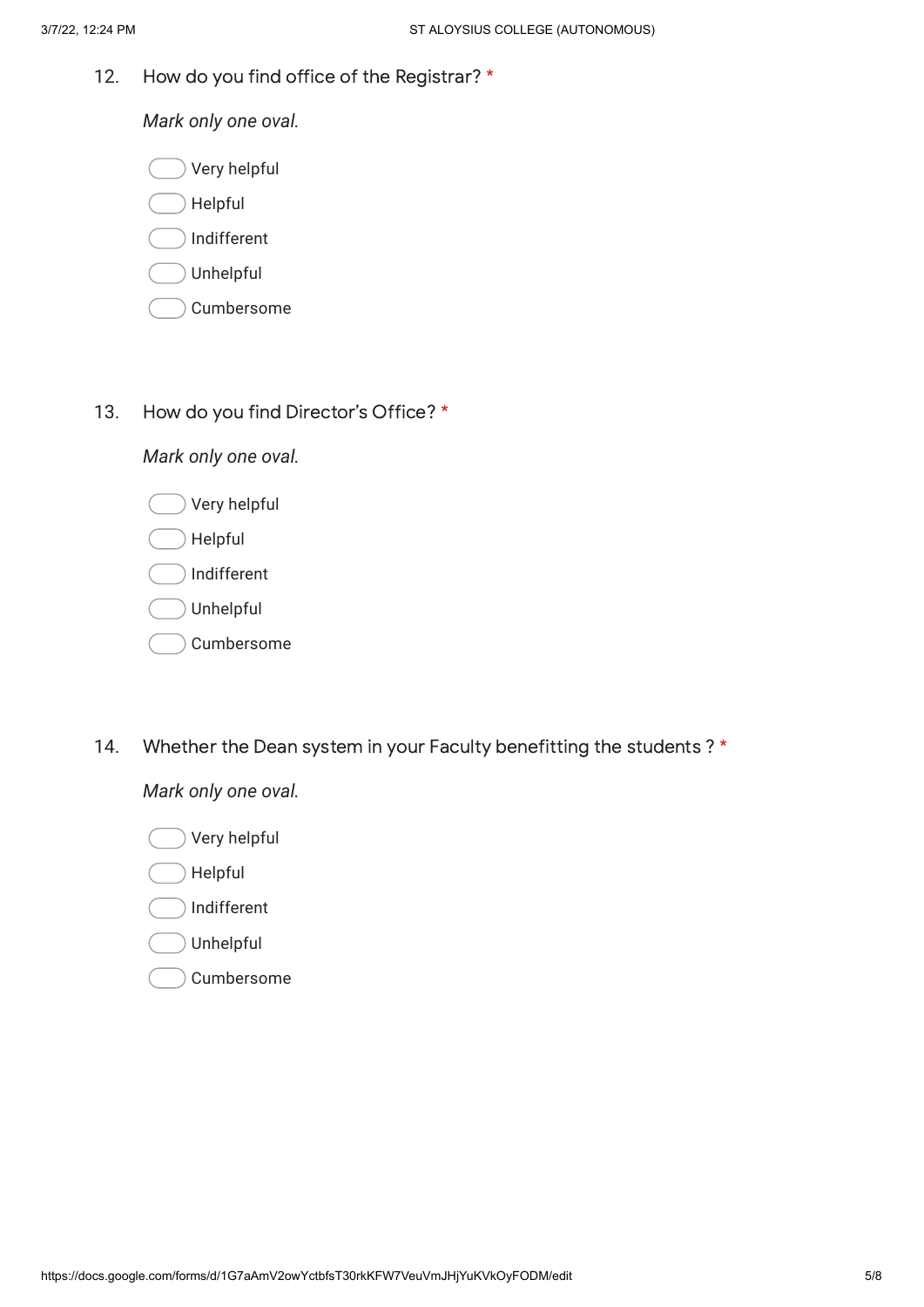15. How do you rate mentoring system and Sahaaya Programme in the College (for UG students only)

*Mark only one oval.*

| Excellent |
|-----------|
| Good      |
| Average   |
| Poor      |
| Very poor |

16. How do you rate Rural Exposure Programme in the College (for PG students only)

| Excellent |
|-----------|
| Good      |
| Average   |
| Poor      |
| Very poor |
|           |

*Mark only one oval.*

17. What is your rating on sports activities in the College? \*

- Excellent
- Good
- Average
- Poor
- Verypoor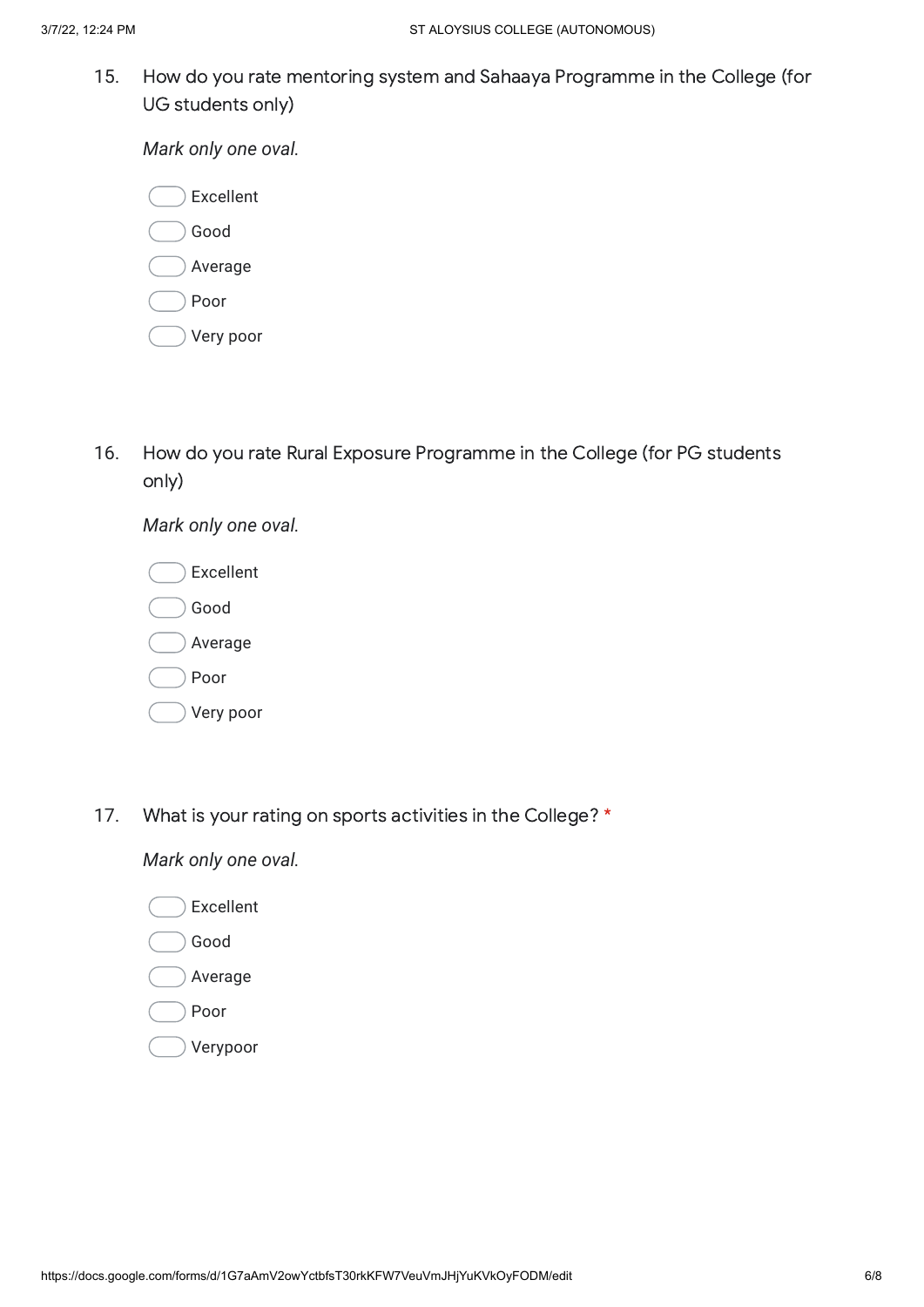18. How do you rate the health care facilities in the College ? \*

*Mark only one oval.*

| Very good |
|-----------|
| Good      |
| Average   |
| Poor      |
| Very poor |

19. Do you find that extracurricular / co-curricular activities helped you to in any way? \*

*Mark only one oval.*

| Very often   |
|--------------|
| <b>Often</b> |
| Sometimes    |
| Rarely       |
| Never        |

20. Has your time at the College been intellectually enriching? \*

- Highly
- Most often
- Sometimes
- Less often
- Hardly